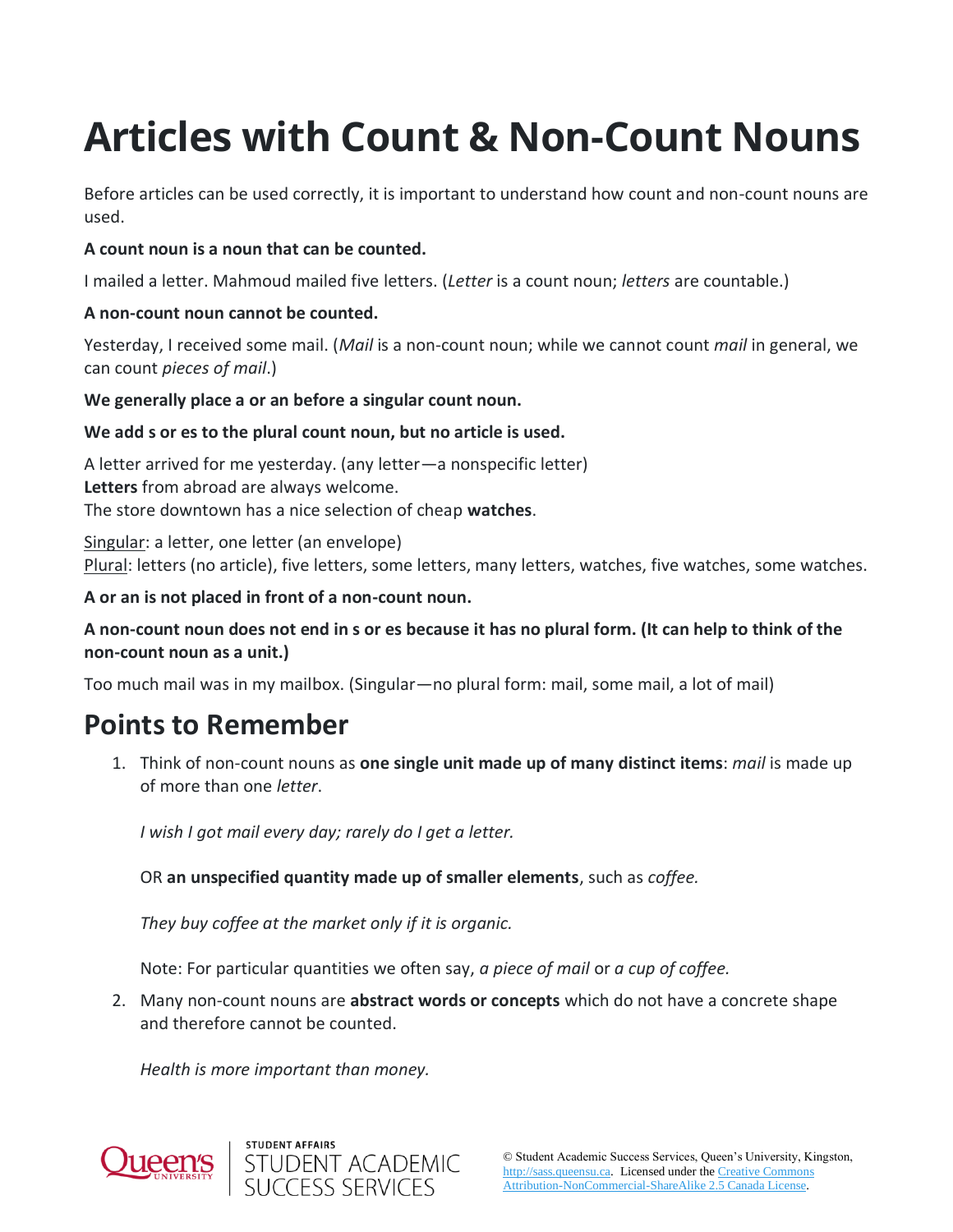3. Finally, to complicate things, many nouns are **used as both non-count or count nouns**, and sometimes this changes the meaning.

*Anemic people are often deficient in iron. I left the iron on when I went out.*

*I have curly hair. She found a hair in her soup.*

# **Groups of Nouns Used as Non-Count Nouns**

Practice writing in any nouns you can think of that would fit in each category:

- 1. **A single unit made up of many items** (e.g., food, luggage, equipment)
- 1. **An unspecified quantity made up of smaller elements** (e.g., water (fluid), ice (solid), gas (oxygen), sugar (individual elements))
- 1. **Abstract concepts and nature/weather related words** (e.g., sleep, beauty, education, importance, news, advice, space, time, work, leisure, vocabulary, courage)

NOTE: Other non-count nouns include fields of study (engineering), languages (Spanish), and activities (soccer).

# **Article Usage**

Articles are used to introduce nouns and are often called determiners. They help us determine what type of noun will follow—a definite one, which is usually specific, or an indefinite or general one, which can mean the noun refers to any thing, not a particular thing.

*The* (pronounced *thee* before a vowel and *thuh* before a consonant) is used to refer to or draw attention to a particular or definite person or thing. *A* or *an* (used before words with a vowel) is used when we want to refer to something that is general or not definite.

We drop the article when we are talking about something in a general way. Plural and non-count nouns are not preceded by an article when we use them in a non-specific way.

Generic Nouns: using *a* or [no article]

Definite Noun: using *the*

Indefinite Nouns: using *a* or *some*

# **Rules**

### **Use 'a,' 'an,' 'one,' 'every,' 'the,' 'this,' 'that' or 'my' for a singular count noun.**

I ate a/the/that potato. I ate my potato.

Exception: How much fibre does a potato have?